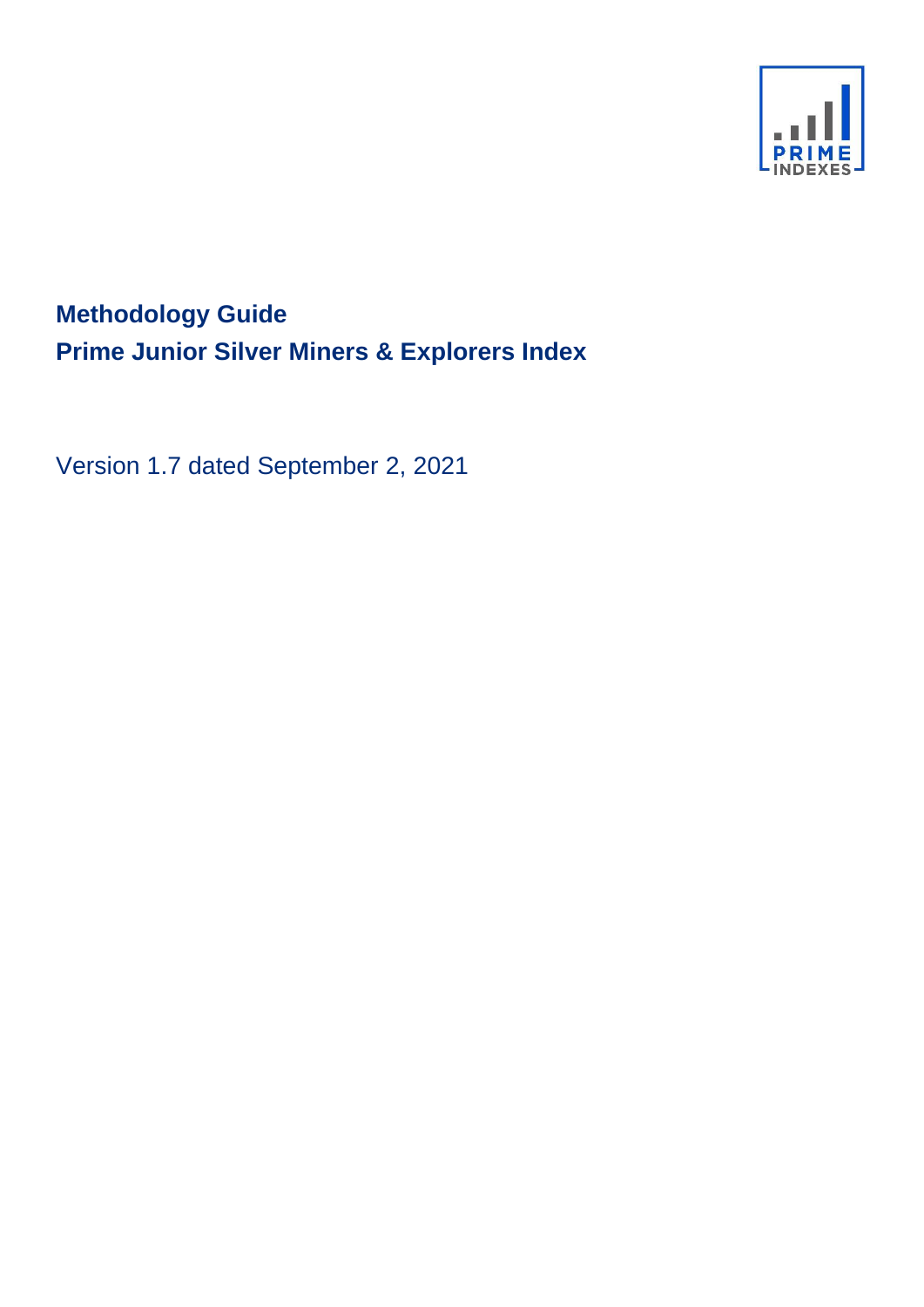# **Contents**

## **Introduction**

- **1 Index specifications**
- **1.1** Short name and ISIN
- **1.2** Initial value
- **1.3** Distribution
- **1.4** Prices and calculation frequency
- **1.5** Weighting
- **1.6** Decision-making bodies
- **1.7** Publication
- **1.8** Historical data
- **1.9** Licensing

## **2 Composition of the Index**

- **2.1** Selection of the index components
- **2.2** Ordinary adjustment
- **2.3** Extraordinary adjustment

## **3 Calculation of the Index**

- **3.1** Index formula
- **3.2** Accuracy
- **3.3** Adjustments
- **3.4** Dividends and other distributions
- **3.5** Corporate actions
- **3.6** Calculation of the Index in the event of a market disruption

## **4 Definitions**

## **5 Appendix**

- **5.1** Contact data
- **5.2** Calculation of the Index change in calculation method

This document contains the underlying principles regarding the structure and the operation of the Prime Junior Silver Miners & Explorers Index (the "Index")*.* Prime Indexes shall make every effort to implement these principles. Prime Indexes does not offer any explicit or tacit guarantee or assurance, neither pertaining to the results from the use of the Index nor the Index value at any certain point in time nor in any other respect. The Index is calculated and disseminated by Solactive AG and it strives to the best of its ability to ensure the correctness of the calculation. There is no obligation for Prime Indexes irrespective of possible obligations to issuers – to advise third parties, including investors and/or financial intermediaries, of any errors in the Index. The publication of the Index by Prime Indexes is not a recommendation for capital investment and does not contain any assurance or opinion of Prime Indexes regarding a possible investment in a financial instrument based on this Index.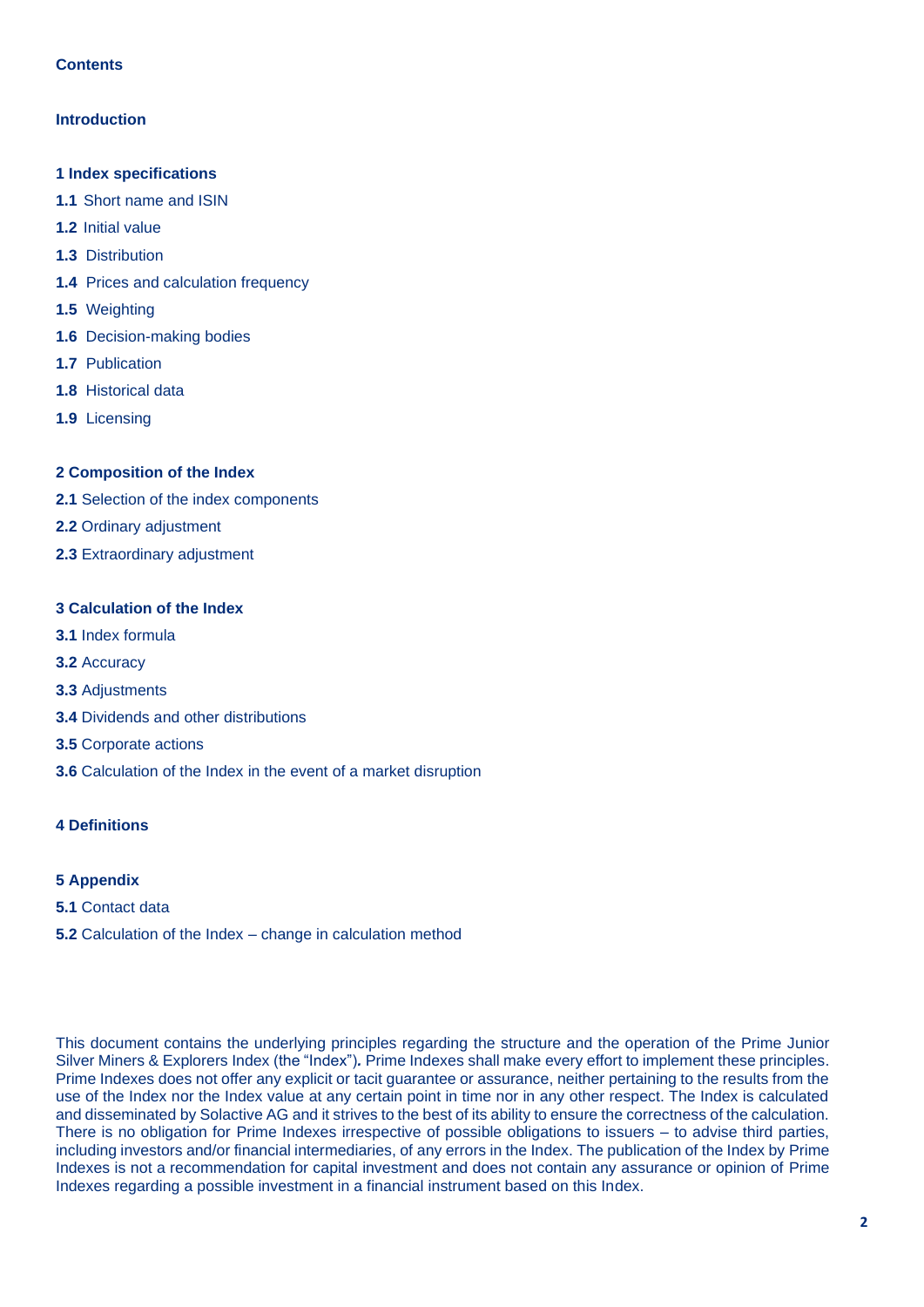#### **Introduction**

This document is to be used as a guideline with regard to the composition, calculation and management of the Index**.** Any changes made to the guideline are initiated by the Committee specified in section 1.6. The Index is calculated and published by Solactive AG, on behalf of Prime Indexes. The name "Prime Indexes" is trademarked.

#### **1 Index specifications**

The Prime Junior Silver Miners & Explorers Index (the **"**Index**"**) is an Index of Prime Indexes and is calculated and distributed by Solactive AG.

The index is designed to measure the performance of small capitalization companies engaged in silver mining and exploration that have satisfied the remaining eligibility requirements described herein (the "Index Components").

There are three different versions of the index calculated and published by Solactive AG:

- Gross Total Return
- **Net Total Return**
- Price Return

The Index is published in US Dollars.

## **1.1 Short name and ISIN**

The Index is distributed under the following codes and symbols:

| <b>Name</b>                                                      | <b>Bloomberg</b> | <b>Reuters</b> | <b>ISIN</b>  | <b>WKN</b>    |
|------------------------------------------------------------------|------------------|----------------|--------------|---------------|
| Prime Junior Silver Miners & Explorers Index GTR   PJRSILV Index |                  | .PJRSILV       | DE000SLA3UJ6 | SLA3UJ        |
| Prime Junior Silver Miners & Explorers Index NTR   NA            |                  | .PJRSILVN      | DE000SLA3UL2 | <b>SLA3UL</b> |
| Prime Junior Silver Miners & Explorers Index PR                  | <b>NA</b>        | .PJRSILVP      | DE000SLA3UM0 | SLA3UM        |

#### **1.2 Initial value**

The Index is based on 100 at the close of trading on the Base Date, 16th of June, 2017

# **1.3 Distribution**

The Index is published via the price marketing services of Boerse Stuttgart AG and is distributed to all affiliated vendors. Each vendor decides on an individual basis as to whether it will distribute/display the Index via its information systems.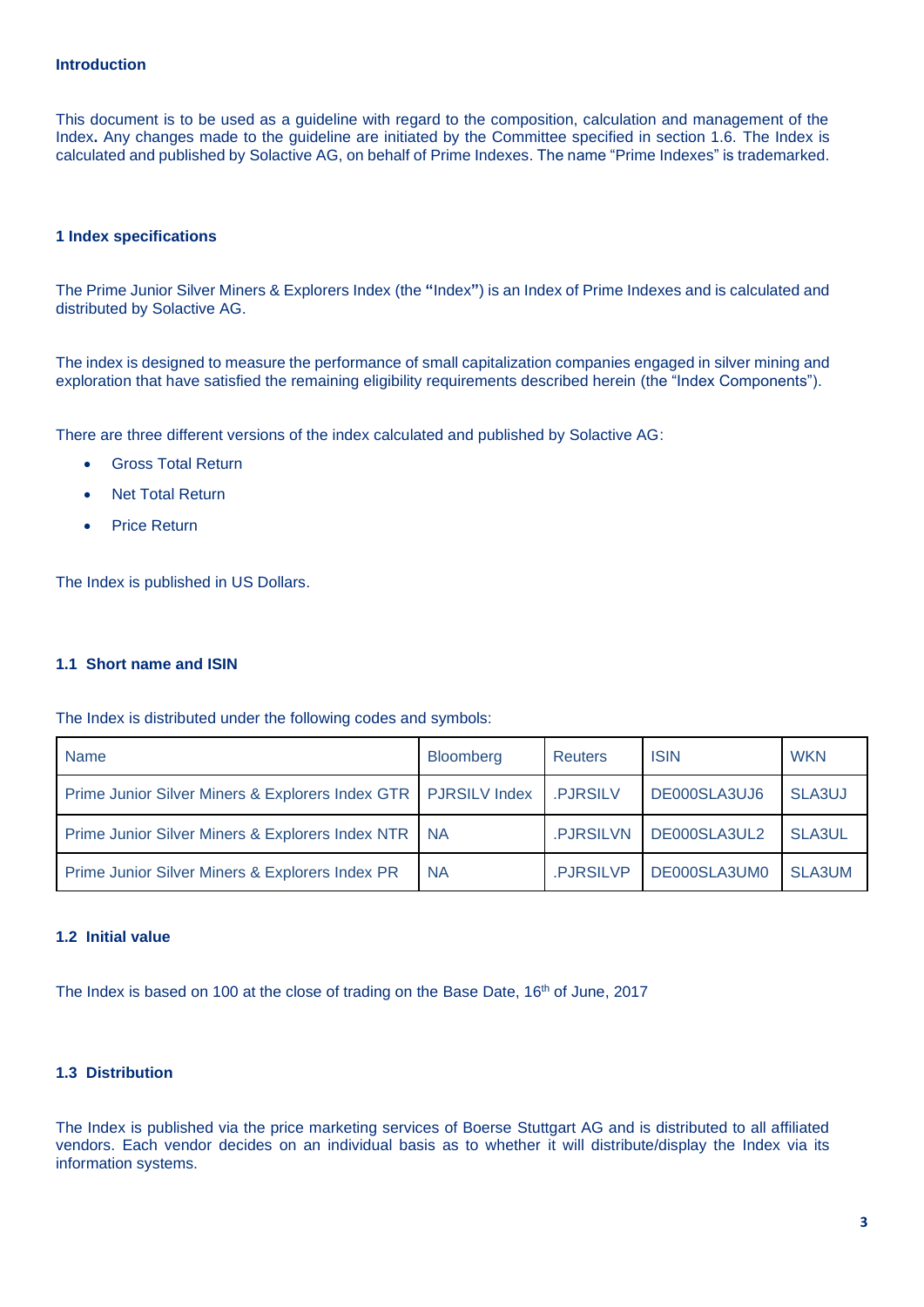#### **1.4 Prices and calculation frequency**

The price of the Index is calculated on each Business Day based on the prices on the respective Exchanges on which the Index Components are listed. The most recent prices of all Index Components are used. Should there be no current price available on Reuters, the most recent price or the Trading Price on Reuters for the preceding Trading Day is used in the calculation.

The Index is calculated every Business Day from 9:00am to 10:30pm, CET. In the event that data cannot be provided to Reuters or to the pricing services of Boerse Stuttgart AG, then the Index cannot be distributed. Incorrect calculations or errors may be adjusted on a retrospective basis.

## **1.5 Weighting**

On each Selection Day each Index Component is weighted based on the process described below.

Each eligible component is categorized as either a pure-play silver mining/exploration company or as a diversified mining/exploration company based on whether the company has earned or is expected to earn more or less than 50% of its revenue from silver mining/exploration activities, respectively. For purposes of calculating component weights within the Index, all Index Components that are categorized as pure-play will have their market capitalizations increased by a factor of 3 while Index Components categorized as diversified will not have their market capitalizations increased (together, "Adjusted Market Capitalization").

All Index Components are then ranked by Adjusted Market Capitalization. The index component with the highest Adjusted Market Capitalization is ranked one (1), the next highest ranked two (2), and so on. The five components with the highest Adjusted Market Capitalization will be assigned a weight based on their respective rank, as described in the table below:

| <b>Adjusted Market</b><br>Capitalization<br>Rank | Assigned<br>Weight |
|--------------------------------------------------|--------------------|
| 1                                                | 13%                |
| 2                                                | 11%                |
| 3                                                | 9%                 |
|                                                  | 7%                 |
| 5                                                | 5%                 |

The remainder of the Index Components will be weighted pro rata based on Adjusted Market Capitalization, with a maximum weight of 4.5% each. Any component that is not one of the five (5) highest ranked Index Components by Adjusted Market Capitalization, and that has a calculated weight greater than 4.5%, will have the difference between its calculated weight and 4.5% redistributed to all the remaining Index Components that have a calculated weight below 4.5% on a pro rata basis determined by their respective Adjusted Market Capitalization.

The cumulative weight of all components with an individual weight of 5% or greater will not in the aggregate account for more than 50% of the weight of the index at the time of an Ordinary Adjustment. In addition, the cumulative weight of all components with a market capitalization of less than \$100mln will not in the aggregate account for more than 10% of the weight of the index at the time of an Ordinary Adjustment.

Any financial product that references the Index can not hold more than fifteen percent (15%) of its portfolio in Illiquid Securities, which is defined as a security that cannot be liquidated in under seven (7) calendar days, assuming a ten percent (10%) reduction in the financial product's assets, while trading no more than twenty percent (20%) of the component security's 20-Day Average Daily Volume. Therefore, if the cumulative weight of Illiquid Securities in a financial product that references the Index is greater than fifteen percent (15%) on the Selection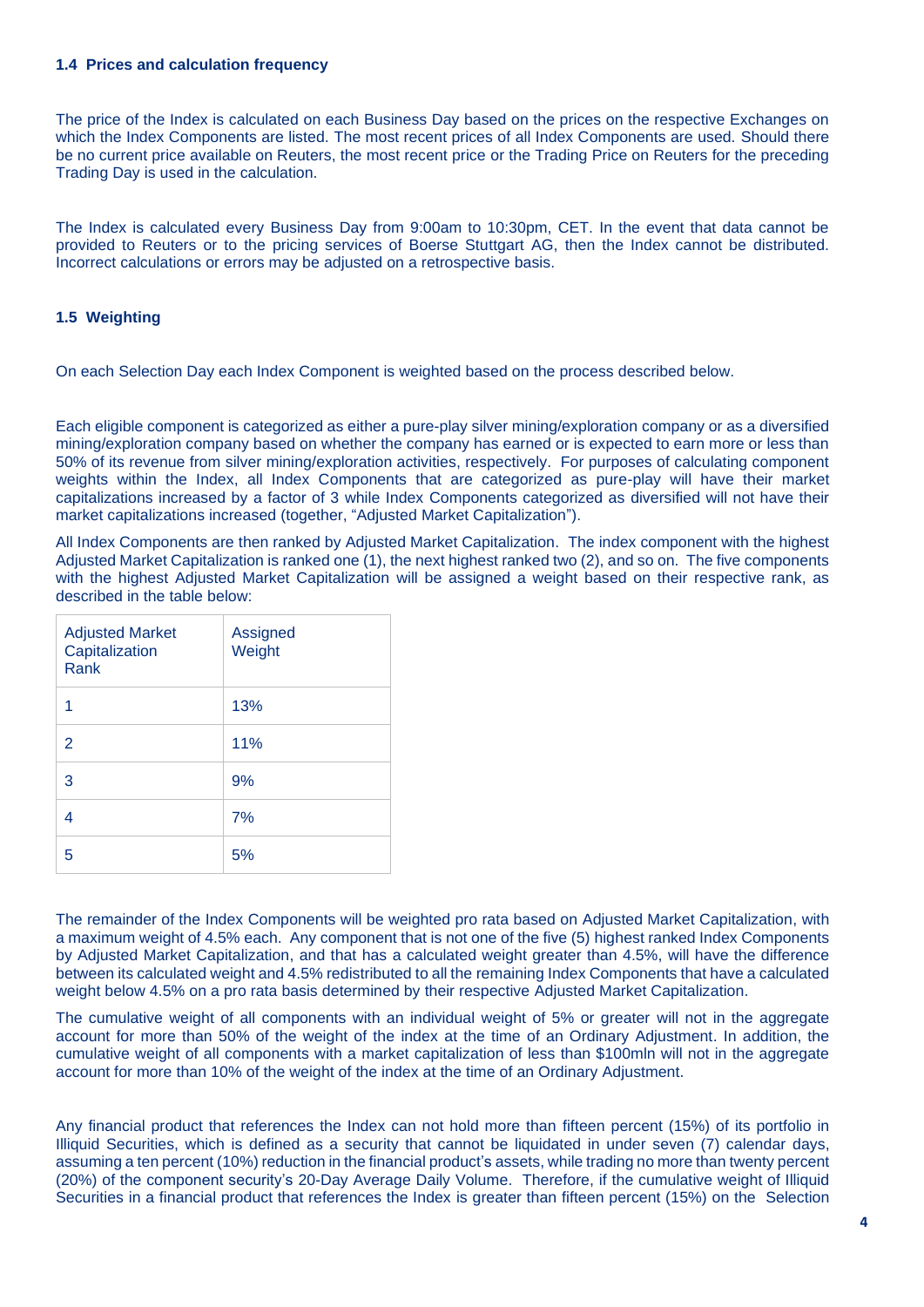Day, then the cumulative weights in the illiquid securities will be reduced on a pro rata basis such that the cumulative weight of Illiquid Securities is reduced to ten percent (10%). The excess weight amount is redistributed to the non-Illiquid Securities on a pro rata basis based on Market Capitalization (not "Adjusted Market Capitalization."

Prime Indexes may, at its own discretion, and in response to industry best practices and/or changing regulatory requirements, modify any part of this index methodology.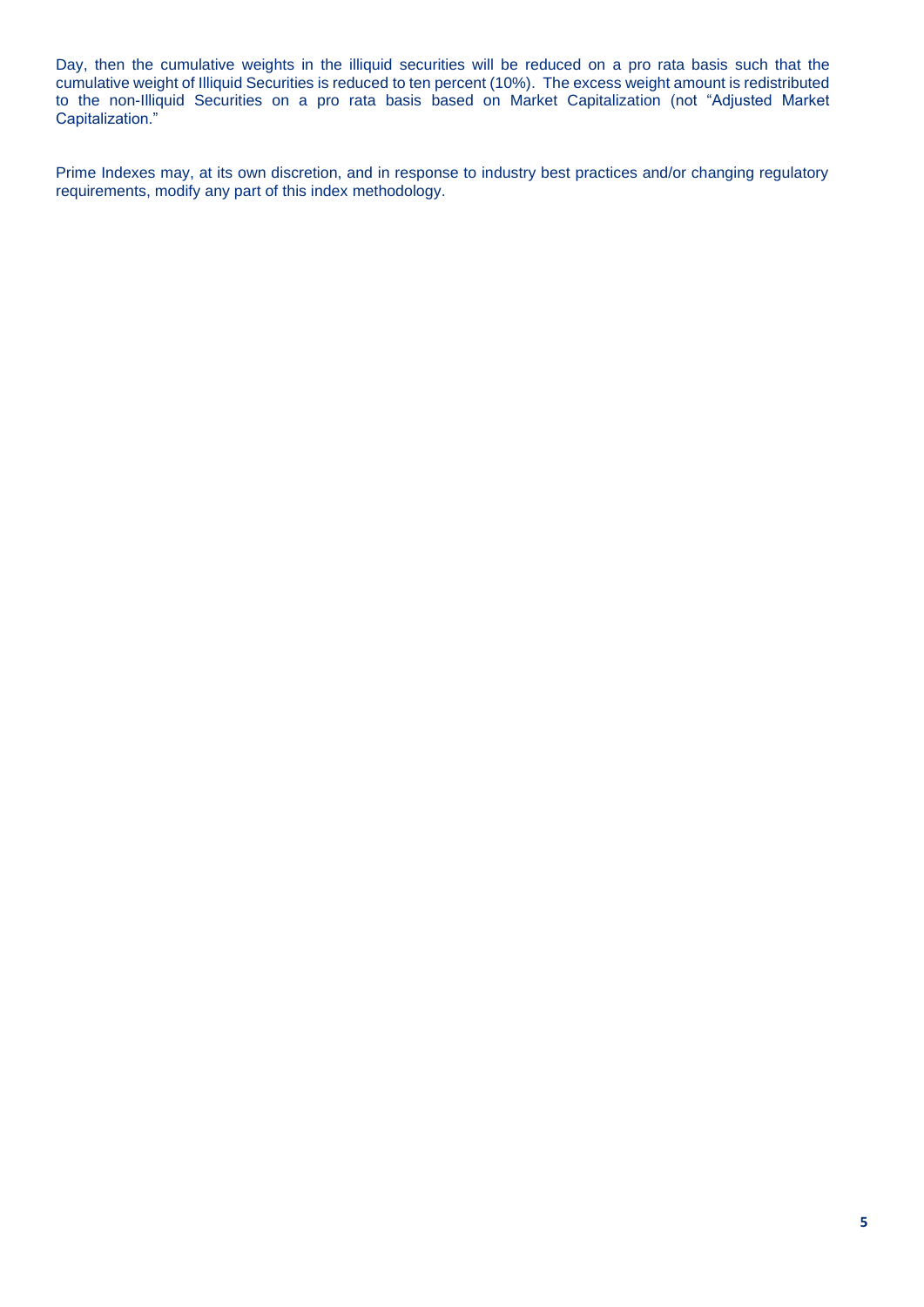#### **1.6 Decision-making bodies**

A Committee composed of staff from Prime Indexes is responsible for decisions regarding the composition of the Index as well as any amendments to the rules (in this document referred to as the **"**Committee**"** or the **"**Index Committee**"**). The future composition of the Index is determined by the Committee on the Selection Days according to the procedure outlined in 2.1 of this document. The Committee shall also decide about the future composition of the Index, if any Extraordinary Events should occur and the implementation of any necessary adjustments. Members of the Committee can recommend changes to the guideline and submit them to the Committee staff for approval.

## **1.7 Publication**

All specifications and information relevant for calculating the Index are made available on [http://www.primeindexes.com](http://www.primeindexes.com/) and sub-pages.

## **1.8 Historical data**

Historical data will be maintained from the Base Date*.* 

#### **1.9 Licensing**

Licences to use the Index as the underlying value for derivative instruments or investment products are issued to stock exchanges, banks, financial services providers and investment houses by Prime Indexes*.*

#### **2 Composition of the Index**

#### **2.1 Selection of the Index Components**

The initial composition of the Index as well as any ongoing adjustment is based on the following rules:

On the Selection Days, Prime Indexes defines the junior silver mining and exploration universe. To be considered as part of the junior silver mining and exploration universe a company must engage in silver refining, mining or exploration.

The junior silver mining and exploration universe is then further refined to identify a selection pool that satisfies the following eligibility requirements:

*Component Security Type Requirement:* An equity security of an operating company and not a closedend fund, exchange-traded fund (ETF), investment vehicle or royalty trust

*Exchange Listing Requirement:* The component security must not be listed on an exchange in a country which employs restrictions on foreign capital investment such as those restrictions render the component effectively non-investable for a US based fund.

*Market Capitalization Requirement:* The market capitalization must be between \$20 million and \$3 billion at the time of addition to the index. The ongoing *minimum* market capitalization for continued inclusion in the index is \$15 million. There is no ongoing *maximum* market capitalization requirement for inclusion in the index.

*Liquidity Requirement:* Each new component must have a USD equivalent Average Daily Value Traded greater than \$10,000

**Share Price Requirement:** Each new component must have a USD equivalent share price greater than \$0.20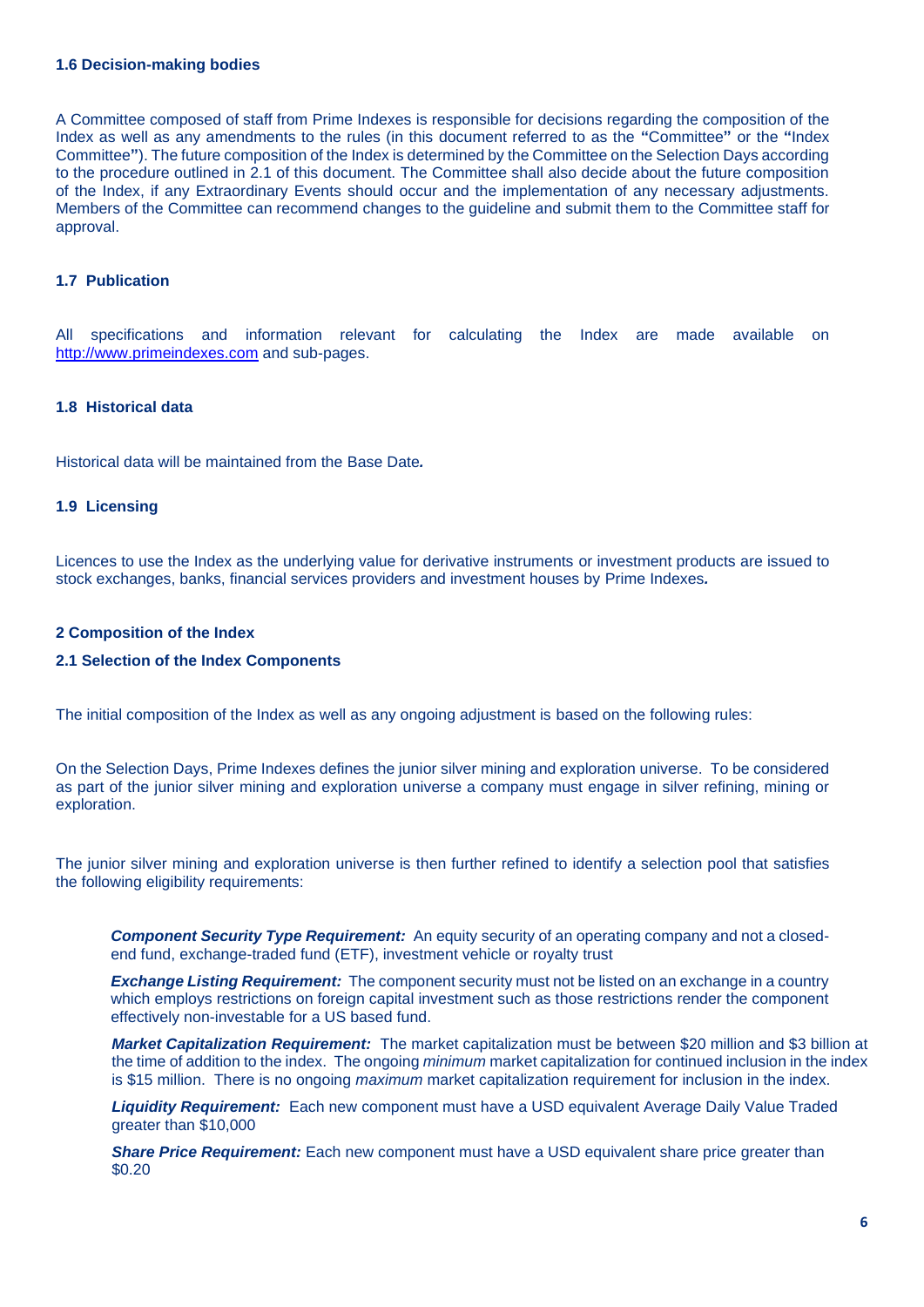Prime Indexes may determine that certain components, that would otherwise satisfy eligibility requirements, be excluded from the Index. Likewise, Prime Indexes may determine that certain components that do not satisfy eligibility requirements be included in the Index.

## **2.2 Ordinary adjustment**

The composition of the Index and the constituent weights is determined two Thursdays before the second Friday in March, June, September and December or the next Business Day if this happens to be a non-Business Day (the "Selection Day"). The Index Shares will be fixed on the Selection Day and the component weights will float with the price of the components from the Selection Day forward.

The adjustments are made on the third Friday of March, June, September and December or the next Business Day if this happens to be a non- Business Day (the "Adjustment Day") based on the Trading Prices of the Index Components on the Adjustment Day.

#### **2.3 Extraordinary adjustment**

The Committee may, but is under no obligation to, substitute an Index Component with a successor Index Component upon the occurrence of an Extraordinary Event as determined by Prime Indexes. Any such successor Index Component shall be included in the Index after the close of business on the day when an Extraordinary Event has been determined by Prime Indexes.

#### **3 Calculation of the Index**

#### **3.1 Index formula**

The Index Value on a Business Day at the relevant time is calculated in accordance with the following formula:

$$
Index_{t} = \frac{\sum_{i=1}^{n} x_{i,t} * p_{i,t} * f_{i,t}}{D_{t}}
$$

with:

- = Number of Index Shares of the Index Component i on Trading Day t  $x_{i,t}$
- = Price of Index Component i on Trading Day t  $p_{i}$
- = Foreign exchange rate to convert the Price of Index Component i on Trading Day t into the Index **Currency**  $f_{_{i,t}}$
- = Divisor on Trading Day t  $D_{t}$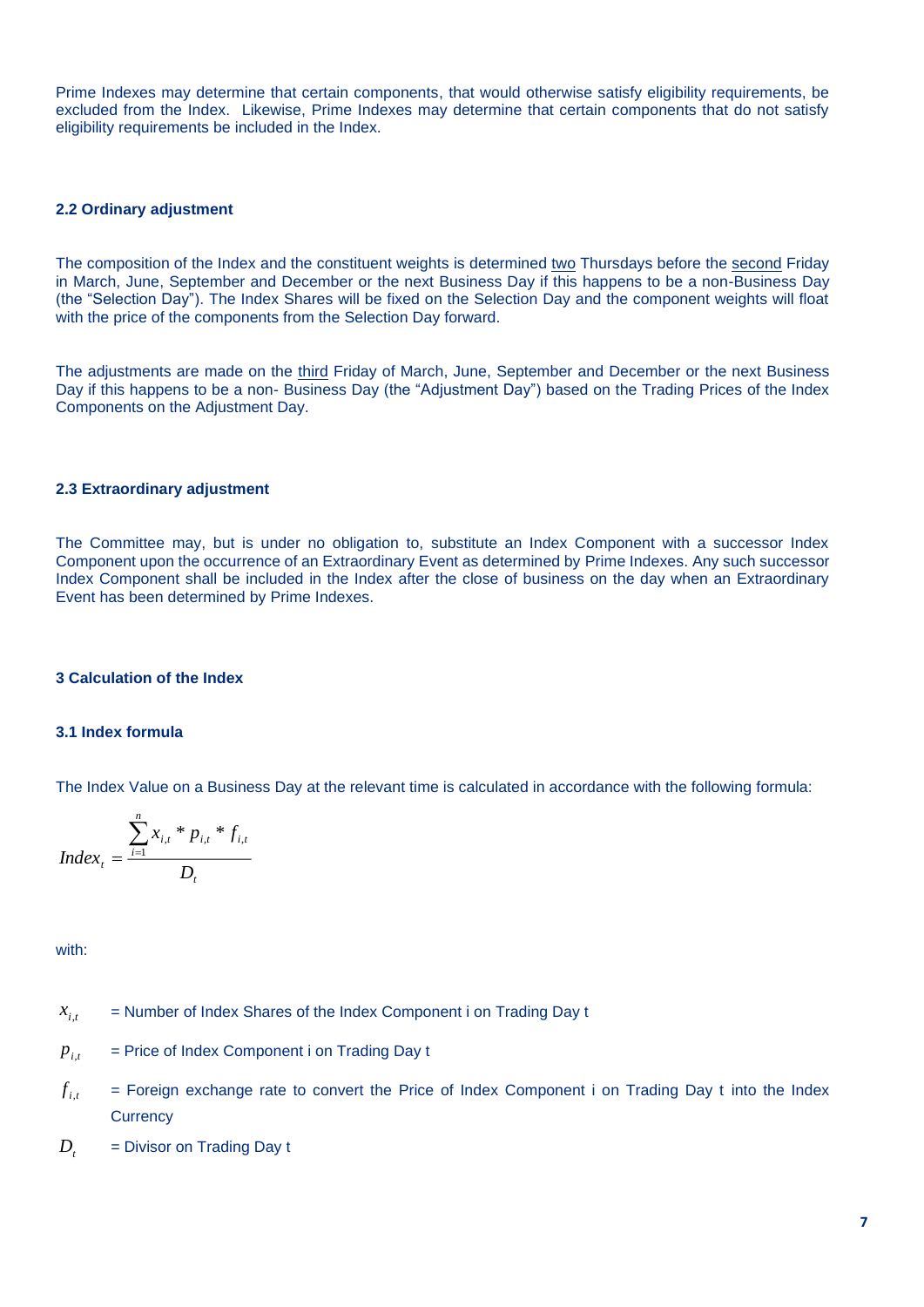The initial Divisor on the Base Date is calculated according to the following formula:

$$
D_{t} = \frac{\sum_{i=1}^{n} (p_{i,t} * f_{i,t} * x_{i,t})}{100}
$$

After the close of trading on each Adjustment Day t the new Divisor is calculated as follows:

$$
D_{t} = \frac{\sum_{i=1}^{n} (p_{i,t} * f_{i,t} * x_{i,t})}{Index_{t}}
$$

This Divisor is valid starting the immediately following Business Day.

## **3.2 Accuracy**

The value of the Index will be rounded to 4 decimal places.

The Number of Index Shares of the Index Components will be rounded to integers.

Trading Prices and foreign exchange rates will be rounded to six decimal places.

Divisors will be rounded to six decimal places

## **3.3 Adjustments**

Indices need to be adjusted for systematic changes in prices once these become effective. This requires the new Number of Index Shares of the affected Index Component and the Divisor to be calculated on an ex-ante basis.

Following the Committee's decision, the Index is adjusted for distributions, capital increases and stock splits.

This procedure ensures that the first ex quote can be properly reflected in the calculation of the Index. This exante procedure assumes the general acceptance of the Index calculation formula as well as open access to the parameter values used. The calculation parameters are provided by the Index Calculator.

# **3.4 Dividends and other distributions**

Dividend payments and other distributions are included in the Gross Total Return Index and Net Total Return Index. They cause an adjustment of the Divisor. The new Divisor is calculated as follows: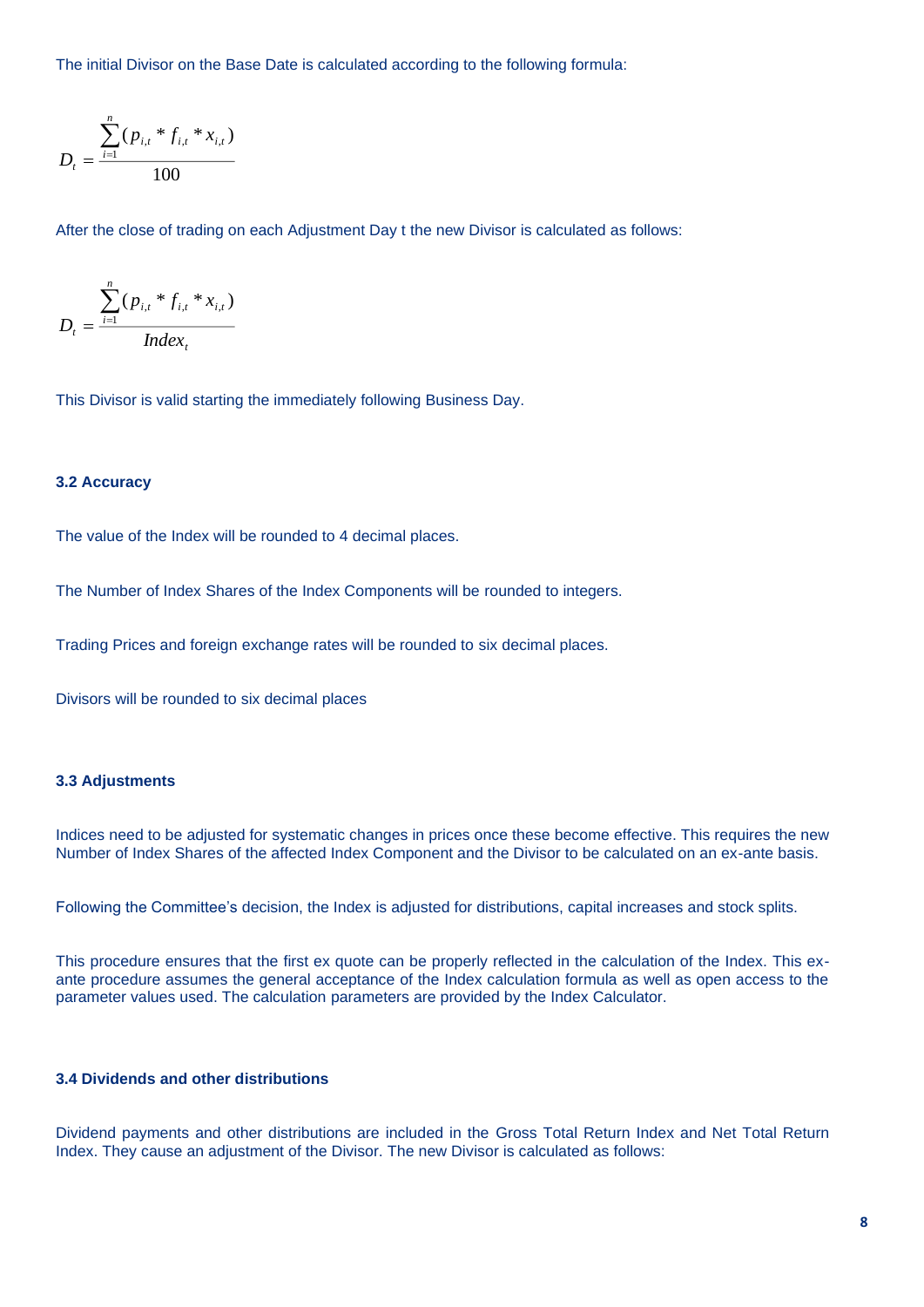$$
D_{t+1} = D_t * \frac{\sum_{i=1}^n (p_{i,t} * f_{i,t} * x_{i,t}) - (x_{i,t} * y_{i,t} * g_{i,t})}{\sum_{i=1}^n (p_{i,t} * f_{i,t} * x_{i,t})}
$$

with

- = Price of Index Component i on Trading Day t  $p_{i,t}$
- = Foreign exchange rate to convert the Price of Index Component i on Trading Day t into the Index **Currency**  $f_{_{i,t}}$
- = Number of Index Shares of the Index Component i on Trading Day t  $x_{i,t}$
- = Distribution of Index Component i with ex date t+1 multiplied by the Dividend Correction Factor  $y_{i,t}$
- = Foreign exchange rate to convert the amount of the distribution of Index Component i on Trading Day t into the Index Currency  $g_{i,t}$

= Divisor on Trading Day t  $D_{t}$ 

= Divisor on Trading Day t+1  $D_{t+1}$ 

#### **3.5 Corporate actions**

## **3.5.1 Principles**

Following the announcement by an issuer of Index Components of the terms and conditions of a corporate action the Index Calculator determines whether such corporate action has a dilutive, concentrative or similar effect on the price of the respective Index Component.

If this should be the case the Index Calculator shall make the necessary adjustments that are deemed appropriate in order to take into account the dilutive, concentrative or similar effect and shall determine the date on which this adiustment shall come into effect.

Amongst other things the Index Calculator can take into account is an adjustment made by an Affiliated Exchange as a result of the corporate action with regard to option and futures contracts on the respective share traded on this Affiliated Exchange.

#### **3.5.2 Capital increases**

In the case of capital increases with ex date t+1 the Index is adjusted as follows:

$$
x_{i,t+1} = x_i \cdot \frac{1+B}{1}
$$
 with:

 $x_{i,t+1}$  = Number of Index Shares of Index Component i on Trading Day  $t+1$ 

 $x_{i,t}$  = Number of Index Shares of Index Component i on Trading Day t

B = Shares received for every share held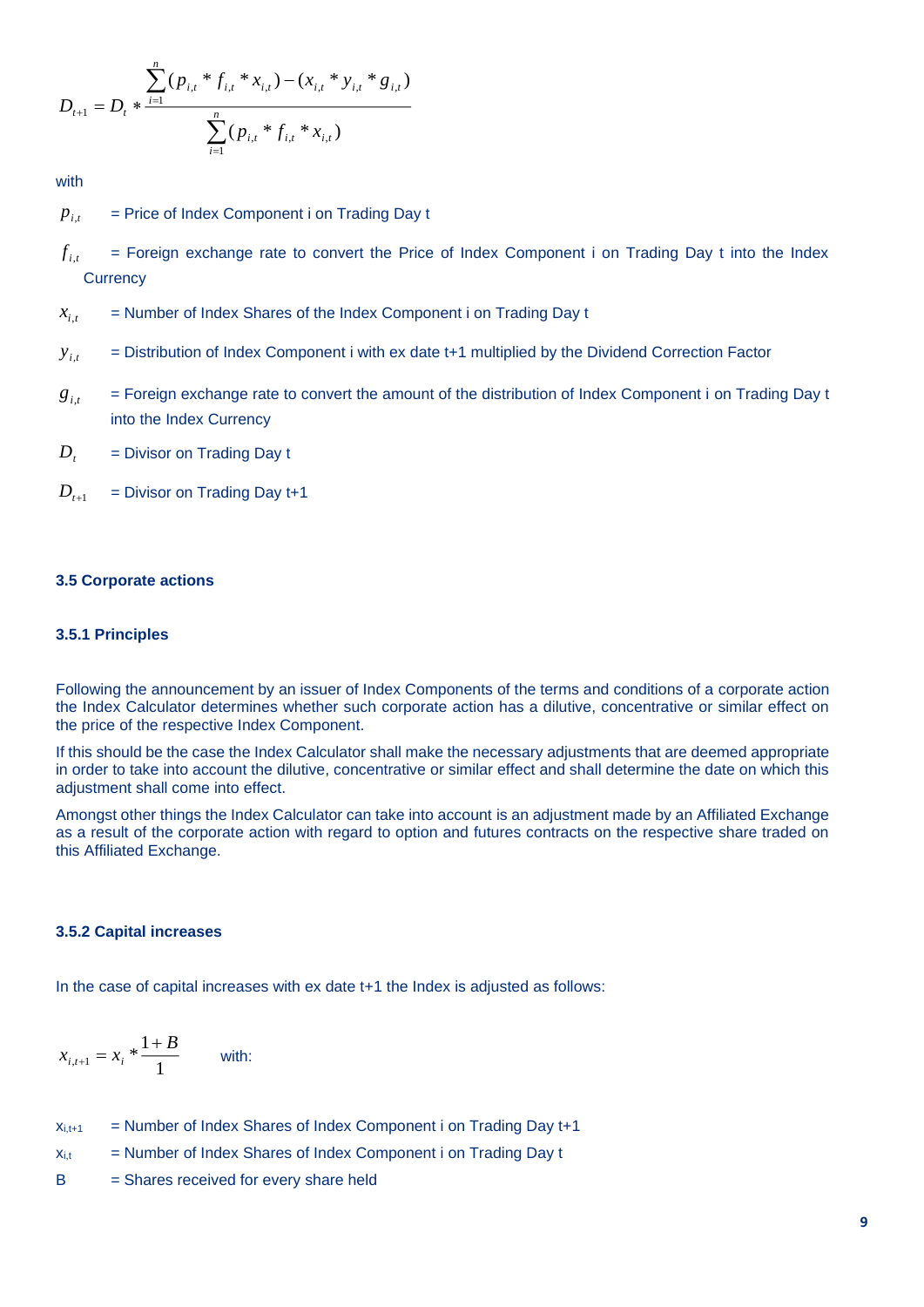$$
p_{i,t+1} = \frac{p_{i,t} + s * B}{1 + B}
$$
 with:

- $p_{i,t}$  = Price of Index Component i on Trading Day t
- $p_{i,t+1}$  = Hypothetical Price of Index Component i on Trading Day  $t+1$
- s = Subscription Price in the Index Component currency

$$
D_{t+1} = D_t * \frac{\sum_{i=1}^n (p_{i,t} * f_{i,t} * x_{i,t}) + \sum_{i=1}^n \left[ (x_{i,t+1} * p_{i,t+1} * f_{i,t}) - (x_{i,t} * p_{i,t} * f_{i,t}) \right]}{\sum_{i=1}^n (p_{i,t} * f_{i,t} * x_{i,t})}
$$

with

= Price of Index Component i on Trading Day t  $p_{i}$ 

= Foreign exchange rate to convert the Price of Index Component i on Trading Day t into the Index **Currency**  $f_{i.t}$ ,

- = Number of Index Shares of the Index Component i on Trading Day t  $x_{i,t}$
- = Hypothetical price of Index Component i on Trading Day t+1  $p_{i,t+1}$
- = Number of Index Shares of the Index Component i on Trading Day t+1  $x_{i,t+1}$
- = Divisor on Trading Day t  $D_t$
- = Divisor on Trading Day t+1 *D<sup>t</sup>*+<sup>1</sup>

## **3.5.3 Share splits**

In the case of share splits with ex date on Trading Day t+1 it is assumed that the prices change in ratio of the terms of the split. The new Number of Index Shares is calculated as follows:

 $x_{i,t+1} = x_{i,t} * B$ 

| $X_{i,t}$ | = Number of Index Shares of the affected Index Component on Trading Day t |  |  |  |  |
|-----------|---------------------------------------------------------------------------|--|--|--|--|
|-----------|---------------------------------------------------------------------------|--|--|--|--|

- $x_{i,t+1}$  = Number of Index Shares of the affected Index Component on Trading Day  $t+1$
- $B =$  Shares after the share split for every share held before the split

#### **3.5.4 Component distributions**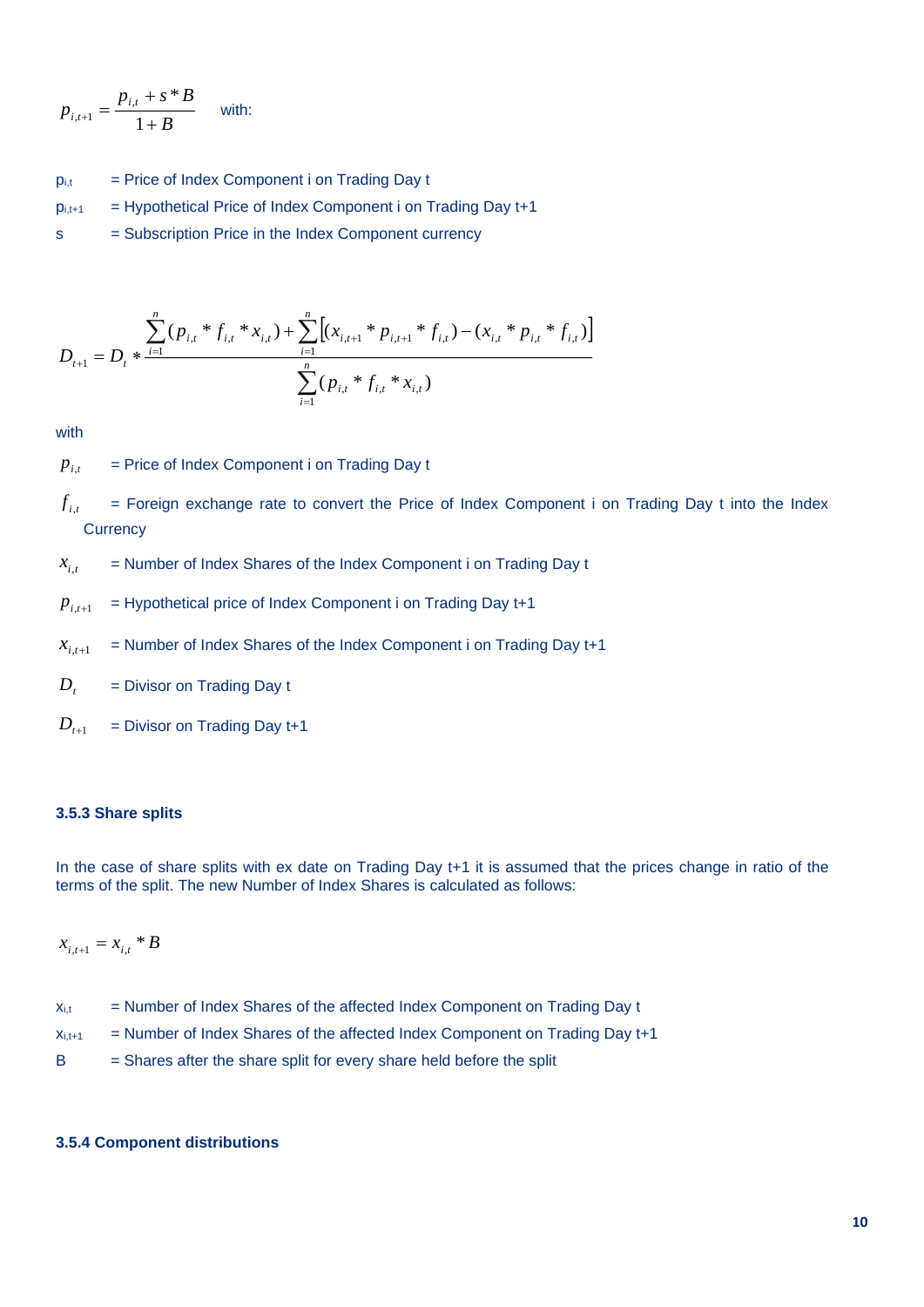In the case of component distributions with ex date on Trading Day t+1 it is assumed that the prices change according to the terms of the distribution. The new Number of Index Shares is calculated as follows:

 $x_{i,t+1} = x_{i,t} * (1 + B)$ 

- $x<sub>it</sub>$  = Number of Index Shares of the affected Index Component on Trading Day t
- $x_{i,t+1}$  = Number of Index Shares of the affected Index Component on Trading Day  $t+1$
- B = Shares received for every share held

#### **3.6 Calculation of the Index in the event of a Market Disruption Event**

The Index is not calculated in the event of a Market Disruption Event or Force Majeure Event. If the Market Disruption Event or Force Majeure Event continues over a period of eight Trading Days, then the Committee will determine the necessary action (including but not limited to taking into account the market conditions prevailing at this point in time, the last quoted Trading Price for each of the Index Components as well as any other conditions that it deems relevant for calculating the Index value) such that the affected securities resulting from the Market Disruption Event are no longer causing such disruption to occur.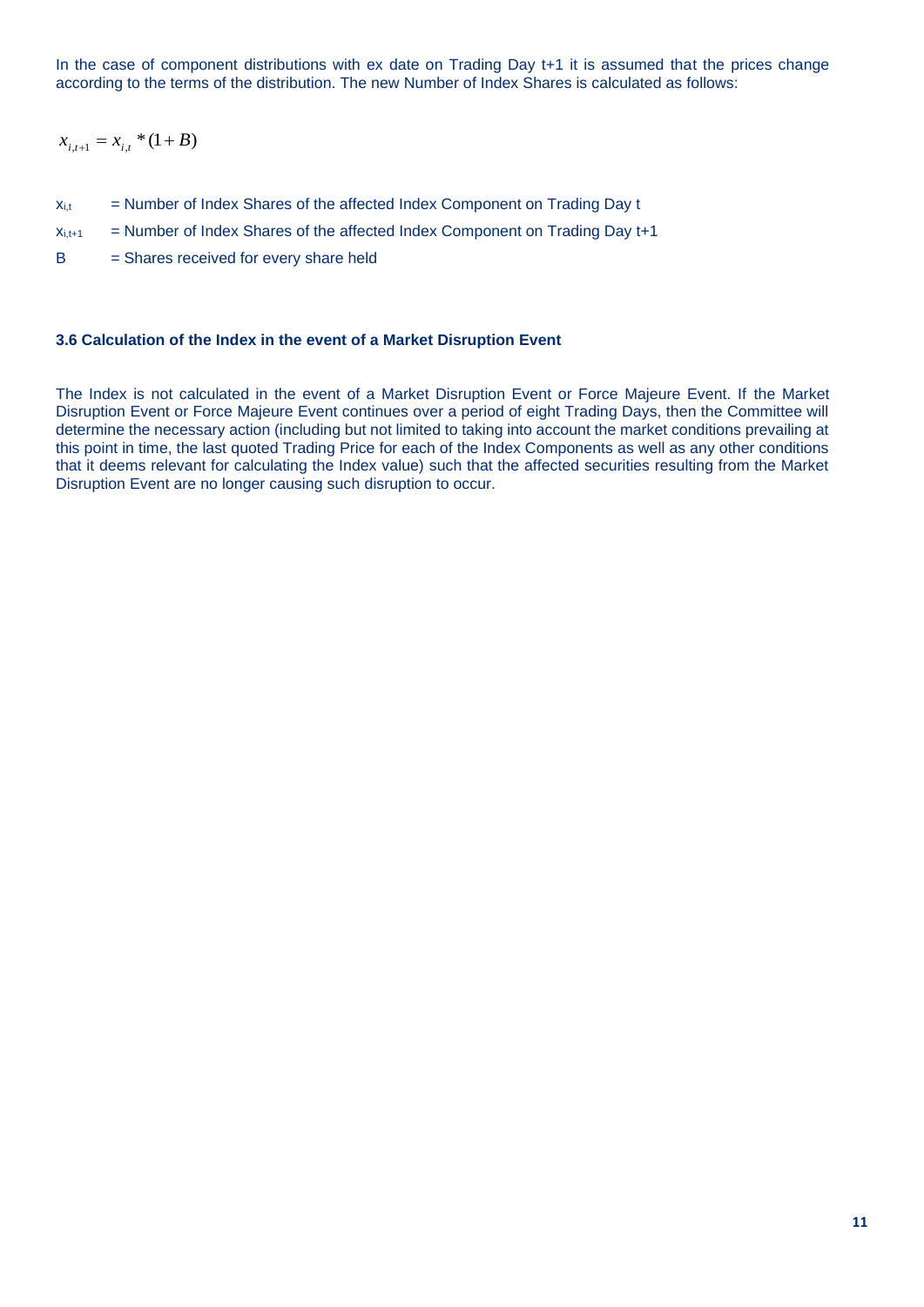**"Number of Shares"** is in respect of an Index Component and any given Business Day the number or fraction of shares included in the Index. It is calculated for any Index Component as the ratio of (A) the Percentage Weight of an Index Component multiplied by the Index value and (B) its Trading Price.

**"Percentage Weight"** of an Index Component is the ratio of its Trading Price multiplied by its Number of Shares divided by the Index value.

**"Dividend Correction Factor"** is calculated as 1 minus the applicable withholding tax rate and/or other applicable tax rate currently prevalent in the respective country.

In particular an **"Extraordinary Event"** is

- a Merger
- a Takeover bid
- a delisting
- the Nationalisation of a company
- Insolvency.

The Trading Price for this Index Component on the day the event came into effect is the last available market price for this Index Component quoted on the Exchange on the day the event came into effect (or, if a market price is not available for the day the event came into effect, the last available market price quoted on the Exchange on a day specified as appropriate by the Index Calculator), as determined by the Index Calculator, and this price is used as the Trading Price of the particular Index Component until the end of the day on which the composition of the Index is next set.

In the event of the Insolvency of an issuer of an Index Component the Index Component shall remain in the Index until the next Adjustment Day. As long as a market price for the affected Index Component is available on a Business Day, this shall be applied as the Trading Price for this Index Component on the relevant Business Day, as determined in each case by the Index Calculator. If a market price is not available on a Business Day the Trading Price for this Index Component is set to zero. The Committee may also decide to eliminate the respective Index Component at an earlier point in time prior to the next Adjustment Day. The procedure in this case is identical to an elimination due to and Extraordinary Event.

An Index Component is **"delisted"** if the Exchange announces pursuant to the Exchange regulations that the listing of, the trading in or the issuing of public quotes on the Index Component at the Exchange has ceased immediately or will cease at a later date, for whatever reason (provided delisting is not because of a Merger or a Takeover bid), and the Index Component is not immediately listed, traded or quoted again on an exchange, trading or listing system, acceptable to the Index Calculator.

**"Insolvency"** occurs with regard to an Index Component if (A) all shares of the respective issuer must be transferred to a trustee, liquidator, insolvency administrator or a similar public officer as result of a voluntary or compulsory liquidation, insolvency or winding-up proceedings or comparable proceedings affecting the issuer of the Index Components or (B) the holders of the shares of this issuer are legally enjoined from transferring the shares.

A **"Takeover bid"** is a bid to acquire, an exchange offer or any other offer or act of a legal person that results in the related legal person acquiring as part of an exchange or otherwise more than 10% and less than 100% of the voting shares in circulation from the issuer of the Index Component or the right to acquire these shares, as determined by the Index Calculator based on notices submitted to public or self-regulatory authorities or other information considered by the Index Calculator to be relevant.

With regard to an Index Component a **"Merger"** is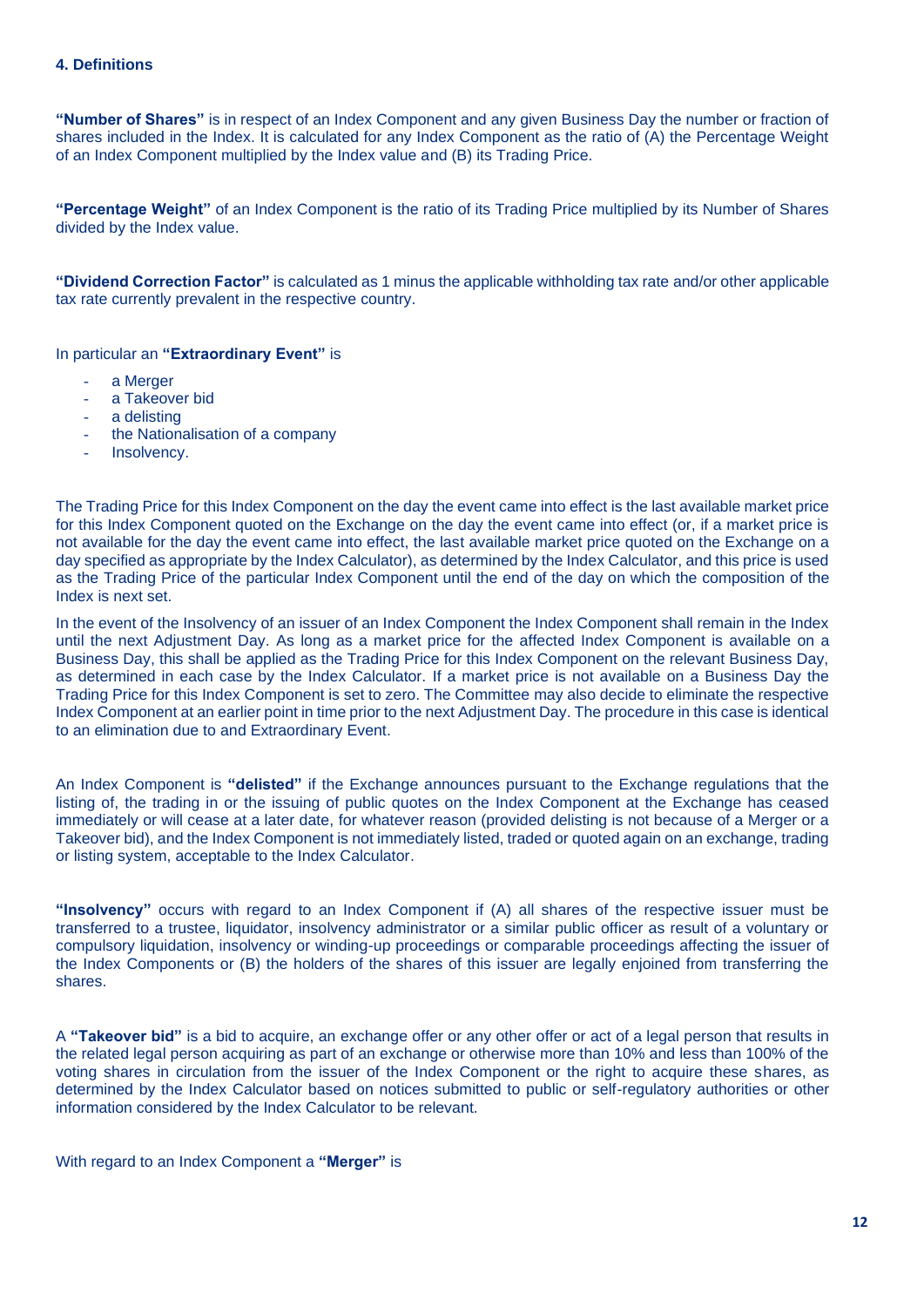- (i) a change in the security class or a conversion of this share class that results in a transfer or an ultimate definite obligation to transfer all the shares in circulation to another legal person,
- (ii) a merger (either by acquisition or through forming a new structure) or a binding obligation on the part of the issuer to exchange shares with another legal person (except in a merger or share exchange under which the issuer of this Index Component is the acquiring or remaining company and which does not involve a change in security class or a conversion of all the shares in circulation),
- (iii) a takeover offer, exchange offer, other offer or another act of a legal person for the purposes of acquiring or otherwise obtaining from the issuer 100% of the shares issued that entails a transfer or the irrevocable obligation to transfer all shares (with the exception of shares which are held and controlled by the legal person), or
- (iv) a merger (either by acquisition or through forming a new structure) or a binding obligation on the part of the issuer of the share or its subsidiaries to exchange shares with another legal person, whereby the issuer of the share is the acquiring or remaining company and it does not involve a change in the class or a conversion of the all shares issued, but the shares in circulation directly prior to such an event (except for shares held and controlled by the legal person) represent in total less than 50% of the shares in circulation directly subsequent to such an event.

The **"Merger Date"** is the date on which a Merger is concluded or the date specified by the Index Calculator if such a date cannot be determined under the law applicable to the Merger.

**"Nationalisation"** is a process whereby all shares or the majority of the assets of the issuer of the shares are nationalised or are expropriated or otherwise must be transferred to public bodies, authorities or institutions.

**"Exchange"** is, in respect of Index and every Index Component, the respective primary exchange where the Index Component has its primary listing. The Committee may decide to declare a different stock exchange the "Exchange" for trading reasons, even if the company is only listed there via a Stock Substitute.

**"Stock Substitute"** includes in particular American Depository Receipts (ADR) and Global Depository Receipts (GDR).

With regard to an Index component (subject to the provisions given above under "Extraordinary Events") the **"Trading Price**" in respect of a Trading Day is the closing price on this Trading Day determined in accordance with the Exchange regulations. If the Exchange has no closing price for an Index Component, the Index Calculator shall determine the Trading Price and the time of the quote for the share in question in a manner that appears reasonable to him.

A **"Trading Day**" is in relation to the Index or an Index Component a Trading Day on the Exchange (or a day that would have been such a day if a market disruption had not occurred), excluding days on which trading may be ceased prior to the normal Exchange closing time. The Index Calculator is ultimately responsible as to whether a certain day is a Trading Day with regard to the Index or an Index Component or in any other connection relating to this document.

A **"Business Day"** is a day on which the New York Stock Exchange is open for trading.

The **"Index Calculator"** is Solactive AG or any other appropriately appointed successor in this function.

The **"Index Currency"** is US Dollars.

**"Market Capitalization"** is with regard to each of the companies in the Index Universe on a Selection Day or Adjustment Day the value published as the Market Capitalization for this day.

As at the date of this document Market Capitalization is defined as the value of a company calculated by multiplying the number of shares outstanding of the company by its share price.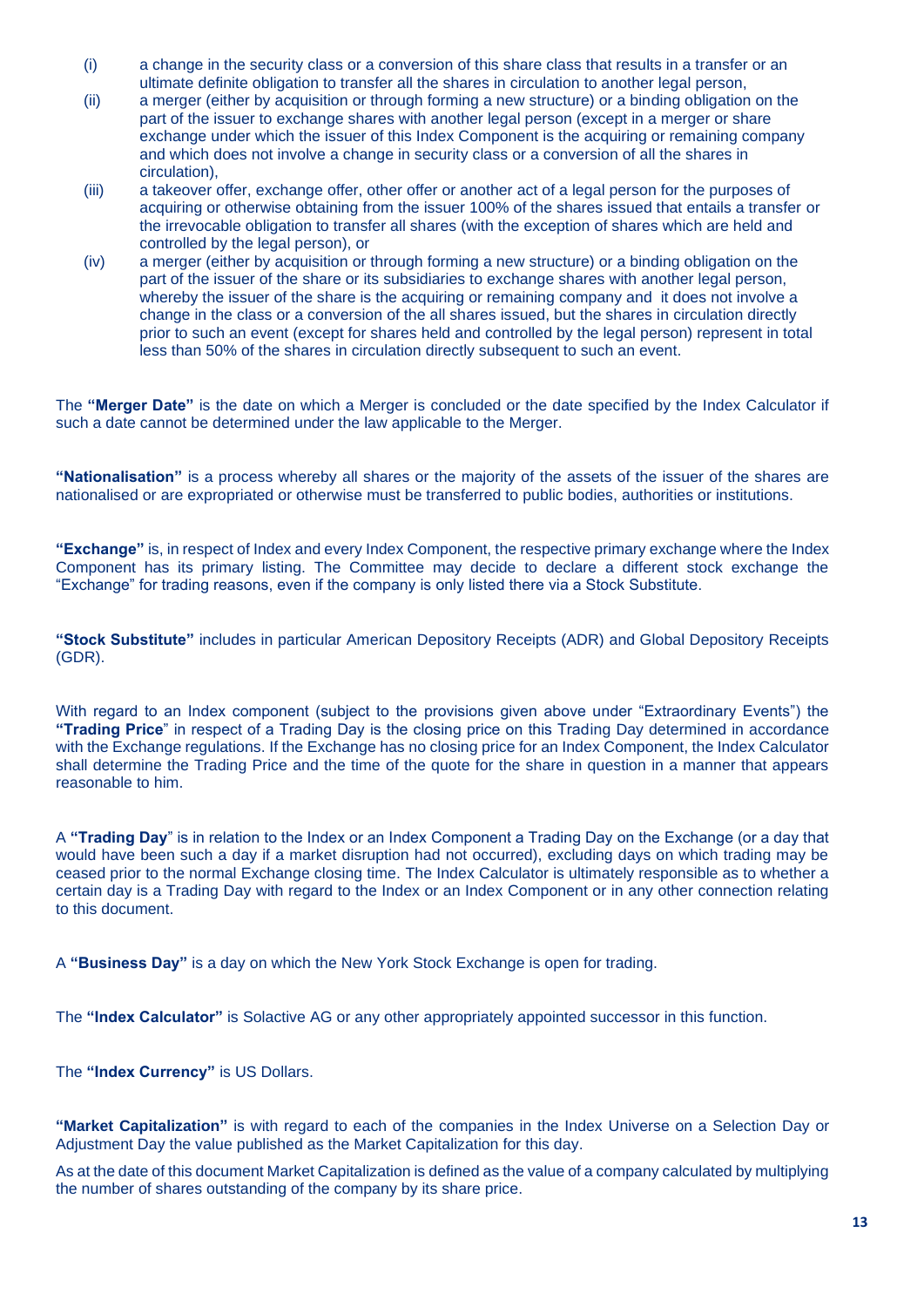An **"Affiliated Exchange"** is with regard to an Index Component an exchange, a trading or quotation system on which options and futures contracts on the Index Component in question are traded, as specified by the Index Calculator.

## A "**Market Disruption Event**" occurs if

1. one of the following events occurs or exists on a Trading Day prior to the opening quotation time for an Index Component:

A) trading is suspended or restricted (due to price movements that exceed the limits allowed by the Exchange or an Affiliated Exchange, or for other reasons):

- 1.1. across the whole Exchange; or
- 1.2. in options or futures contracts on or with regard to an Index Component or an Index Component that is quoted on an Affiliated Exchange; or
- 1.3. on an Exchange or in a trading or quotation system (as determined by the Index Calculator) in which an Index Component is listed or quoted; or

B) an event that (in the assessment of the Index Calculator) generally disrupts and affects the opportunities of market participants to execute on the Exchange transactions in respect of a share included in the Index or to determine market values for a share included in the Index or to execute on an Affiliated Exchange transaction with regard to options and futures contracts on these shares or to determine market values for such options or futures contracts; or

2. trading on the Exchange or an Affiliated Exchange is ceased prior to the usual closing time (as defined below), unless the early cessation of trading is announced by the Exchange or Affiliated Exchange on this Trading Day at least one hour before

(aa) the actual closing time for normal trading on the Exchange or Affiliated Exchange on the Trading Day in question or, if earlier.

(bb) the closing time (if given) of the Exchange or Affiliated Exchange for the execution of orders at the time the quote is given.

**"Normal exchange closing time"** is the time at which the Exchange or an Affiliated Exchange is normally closed on working days without taking into account after-hours trading or other trading activities carried out outside the normal trading hours; or

3. a general moratorium is imposed on banking transactions in the country in which the Exchange is resident if the above-mentioned events are material in the assessment of the Index Calculator, whereby the Index Calculator makes his decision based on those circumstances that he considers reasonable and appropriate.